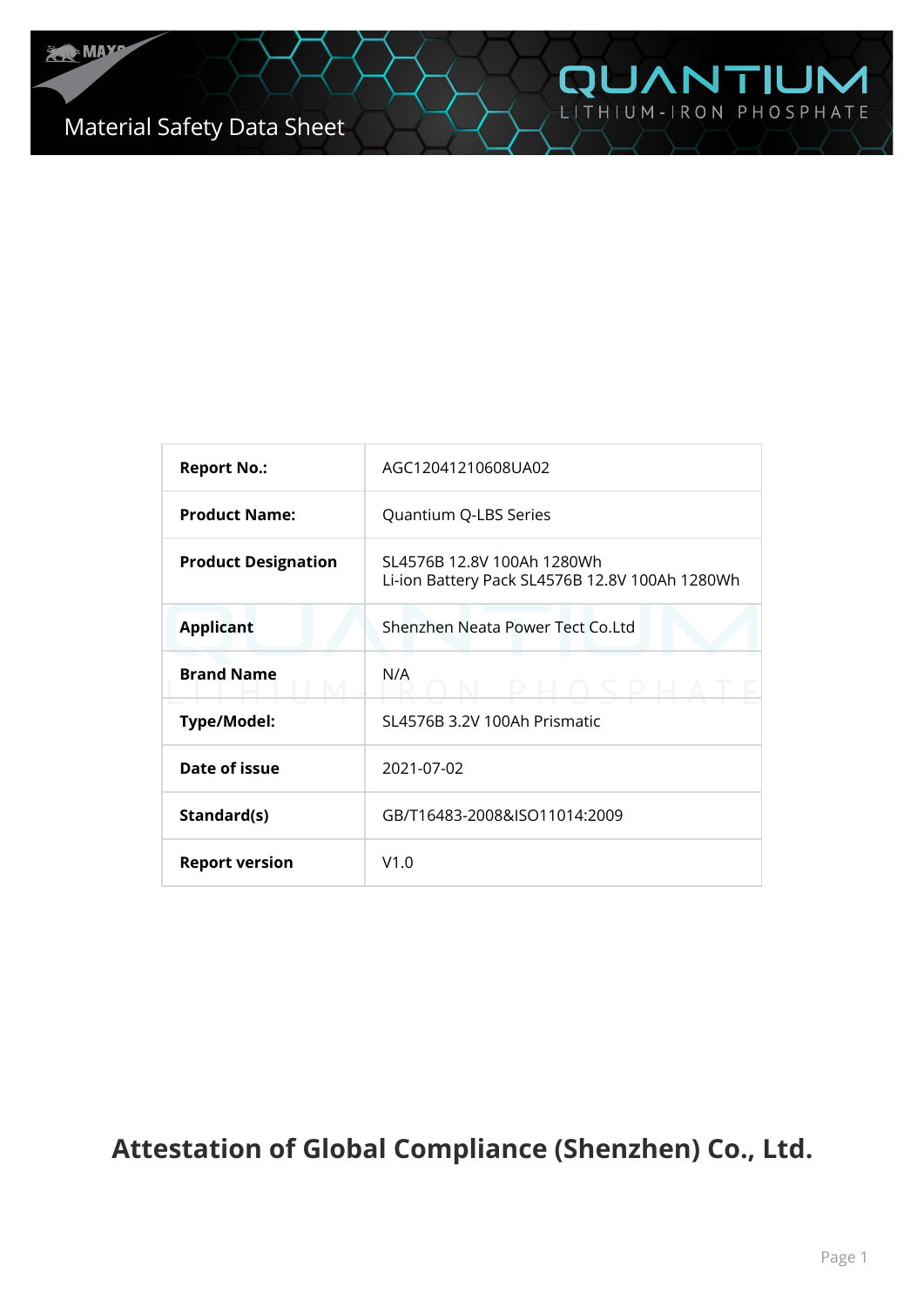# **Material Safety Data Sheet**

GB/T16483-2008&ISO11014:2009 According to GB/T16483-2008&ISO11014:2009

| Report Revise Record: |             |                    |               |                 |  |
|-----------------------|-------------|--------------------|---------------|-----------------|--|
| Report Version        | Revise Time | <b>Issued Date</b> | Valid Version | <b>Notes</b>    |  |
| V1.0                  |             | 2021-07-02         | Valid         | Original report |  |

| <b>SECTION 1 - CHEMICAL PRODUCT AND COMPANY IDENTIFICATION</b> |                                                                                                         |                    |  |  |  |
|----------------------------------------------------------------|---------------------------------------------------------------------------------------------------------|--------------------|--|--|--|
| <b>CHEMICAL PRODUCT INFORMATION</b>                            |                                                                                                         |                    |  |  |  |
| <b>Sample Name</b>                                             | <b>Sample Model</b><br>Quantium Q-LBS Series<br>SL4576B                                                 |                    |  |  |  |
| <b>Sample Receiving</b><br><b>Date</b>                         | 2021-06-12                                                                                              | <b>Sample Uses</b> |  |  |  |
| <b>COMPANY INFORMATION</b>                                     |                                                                                                         |                    |  |  |  |
| <b>Applicant</b>                                               | SHENZHEN NEATA POWER TECH CO., LTD                                                                      |                    |  |  |  |
| <b>Client address</b>                                          | 4TH BUILDING, IINGNENG INDUSTRIAL PARK, BAOLONG 2ND ROAD,<br>LONGGANG DISTRICT, SHENZHEN, 518000 CHINA. |                    |  |  |  |
| <b>Manufacturer</b>                                            | SHENZHEN NEATA POWER TECH CO., LTD                                                                      |                    |  |  |  |
| <b>Manufacturer</b><br>address                                 | 4TH BUILDING, JINGNENG INDUSTRIAL PARK, BAOLONG 2ND ROAD,<br>LONGGANG DISTRICT, SHENZHEN, 518000 CHINA. |                    |  |  |  |
| <b>Telephone</b>                                               | 0755-26919474                                                                                           |                    |  |  |  |
| <b>Fax number</b>                                              | 0755-26919474                                                                                           |                    |  |  |  |
| Post code                                                      | 518000                                                                                                  |                    |  |  |  |
| <b>Emergency</b><br>telephone                                  | 0755-2691947                                                                                            |                    |  |  |  |
| E-mail                                                         | mac@neata-batt.com                                                                                      |                    |  |  |  |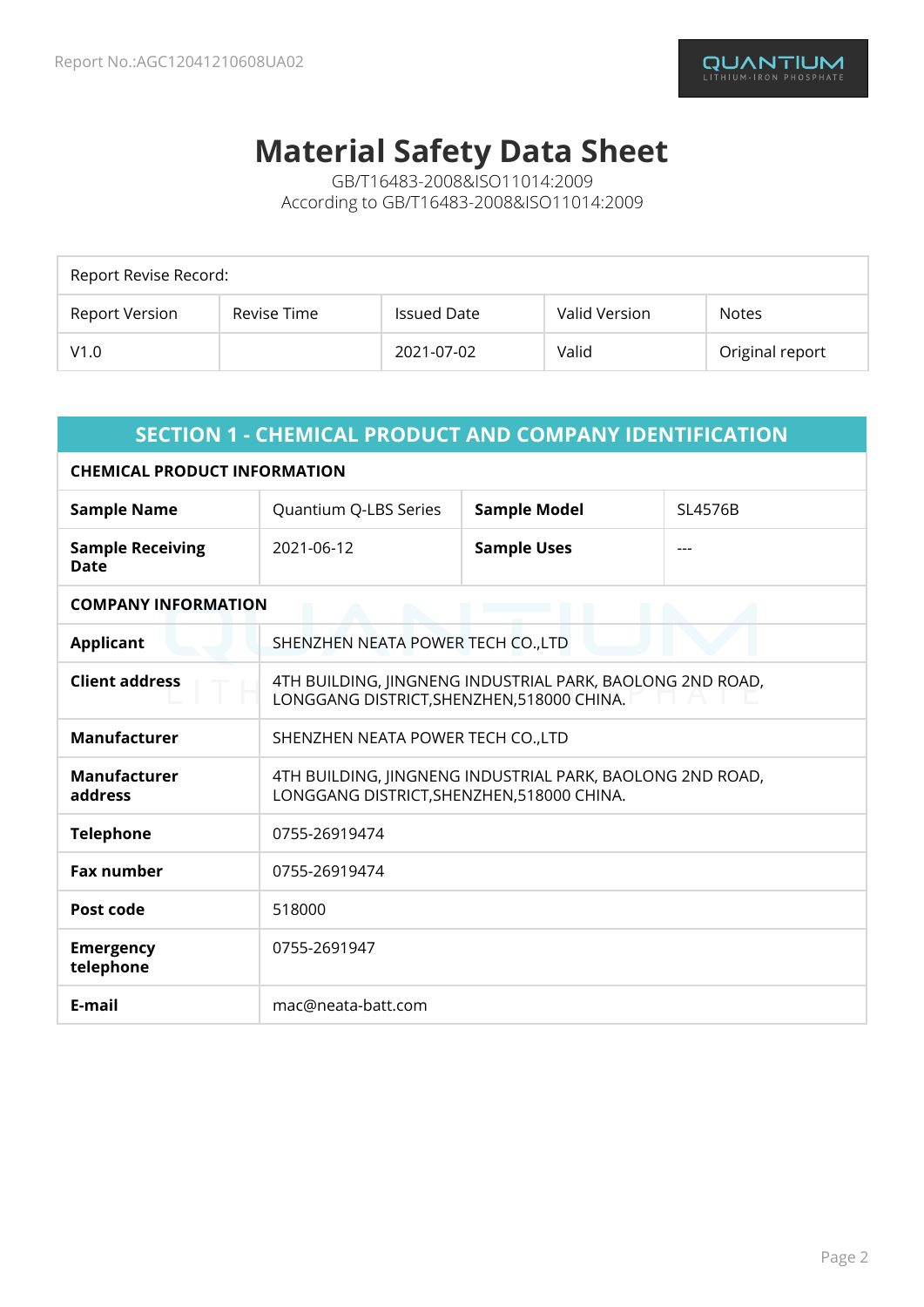# **SECTION 2 - HAZARDS IDENTIFICTION**

**Emergency overview: No information available. GHS:**

**Classification according to GHS: Not a dangerous substance according to GHS.**

| <b>GHS</b><br><b>Label elements</b>                                                                                                                                                                                    |              |  |  |  |
|------------------------------------------------------------------------------------------------------------------------------------------------------------------------------------------------------------------------|--------------|--|--|--|
| Hazard pictogram(s)                                                                                                                                                                                                    | No available |  |  |  |
| <b>Signal word</b>                                                                                                                                                                                                     | No available |  |  |  |
| Hazard statement(s)                                                                                                                                                                                                    | No available |  |  |  |
| <b>Precautionary statement(s)</b>                                                                                                                                                                                      |              |  |  |  |
| <b>Prevention</b>                                                                                                                                                                                                      | No available |  |  |  |
| <b>Response</b>                                                                                                                                                                                                        | No available |  |  |  |
| Safe storage                                                                                                                                                                                                           | No available |  |  |  |
| <b>Disposal</b>                                                                                                                                                                                                        | Disposal     |  |  |  |
| Physical and chemical risk: No information available.<br><b>Health hazard: No information available.</b><br><b>Environmental hazards: No information available.</b><br><b>Other hazards: No information available.</b> |              |  |  |  |

# **SECTION 3 - COMPOSITION, INFORMATION ON INGREDIENTS**

| <b>Classification of the substance or mixture:</b> $\Box$ substance $\Box$ mixture |                                    |           |           |  |
|------------------------------------------------------------------------------------|------------------------------------|-----------|-----------|--|
| <b>Chemical Composition</b>                                                        | EC#<br><b>CAS No.</b><br>Weight(%) |           |           |  |
| Ferrous Phosphate<br>Lithium                                                       | 15365-14-7                         | $---$     | $25 - 30$ |  |
| $L$ iPF <sub>6</sub>                                                               | 21324-40-3                         | 244-334-7 | $15 - 22$ |  |
| Al                                                                                 | 7429-90-5                          | 231-072-3 | $5-8$     |  |
| Graphite                                                                           | 7782-42-5                          | 231-955-3 | $8 - 12$  |  |
| Copper                                                                             | 7440-50-8                          | 231-159-6 | $10 - 15$ |  |
| <b>Nickel</b>                                                                      | 7440-02-0                          | 231-111-4 | $0.5 - 1$ |  |
| <b>Stainless Steel</b>                                                             | 7439-89-6                          | 231-096-4 | 22-30     |  |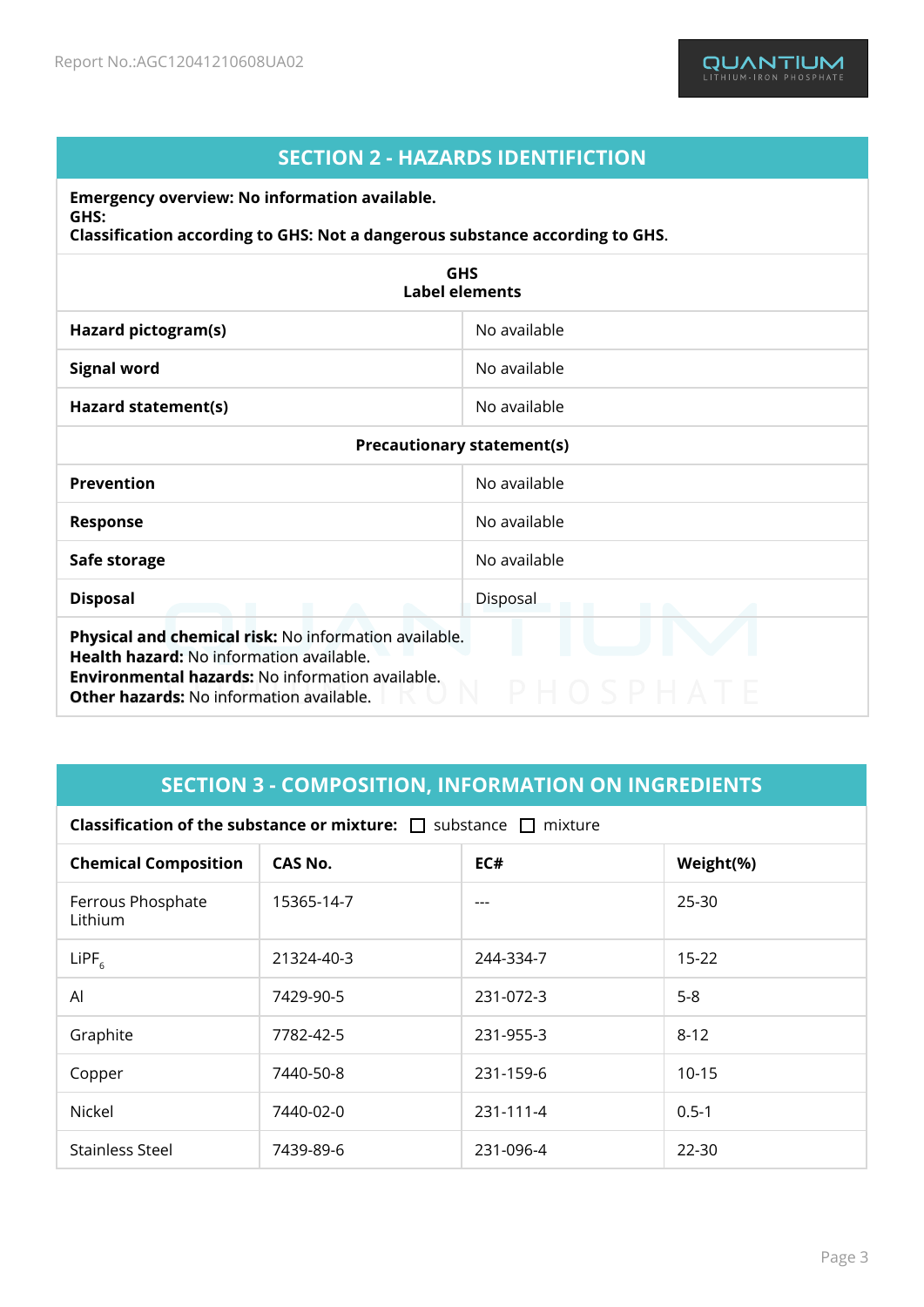Note: CAS: Chemical Abstracts Service (Division of the American Chemical Society). EC#: European Inventory of Existing Commercial Chemical Substances. "---" : No Data.

## **SECTION 4 - FIRST AID MEASURES**

**General information:** No special measures required.

**After inhalation:** Remove victim to fresh area. Administer artificial respiration if breathing is difficult. Seek medical attention.

**After skin contact:** Remove contaminated clothing and shoes. Immediately wash with water and soap and rinse thoroughly. Wash clothing and shoes before reuse. If irritation occurs, get medical attention.

**After eye contact:** Flush eyes with plenty of water for several minutes while holding eyelids open. Get medical attention if irritation persists.

**After swallowing:** Do not induce vomiting. Get medical attention. Acute and delayed effects **The main symptoms:** No relevant details information.

**Health effects:** No relevant details information.

**To protect the rescuers advice:** No relevant details information.

**To the doctor's advice:** Need timely medical treatment and special symptoms, no relevant details information.

# **SECTION 5 - FIRE FIGHTING MEASURES**

**Suitable extinguishing agents:** Use extinguishing agent suitable for local conditions and the surrounding environment . Such as dry powder , CO2.

**Special hazards arising from the substance or mixture:** Battery may burst and release hazardous decomposition products when exposed to a fire situation. Lithium ion batteries contain flammable electrolyte that may vent, ignite and produce sparks when subjected to high temperature( $>150^{\circ}$ C(302 $^{\circ}$ F)), when damaged or abused (e.g. mechanical damage or electrical overcharging); may burn rapidly with flare-burning effect; may ignite other batteries in clothes proximity.

**Attention extinguishing method and protective measures:** Wear self-contained respirator. Wear fully protecti ve impervious suit.

# **SECTION 6 - ACCIDENTAL RELEASE MEASURES**

#### **Homework personnel protective measures, protective equipment and emergency disposal**

**procedures:** Wear protective equipment. Keep unprotected persons away. Ensure adequate ventilation **Environmental precautions:** Do not allow material to be released to the environment without proper governmental permits.

**Steps to be taken in case material is spilled or released and Waste disposal method:** Remove ignition sources, evacuate area. Sweep up using a method that does not generate dust. Collect as much of the spilled material as possible, placed the spilled material into a suitable disposal container. Keep spilled material out of sewers, ditches and bodies of water. All waste must refer to the United Nations, the national and local regulations for disposal.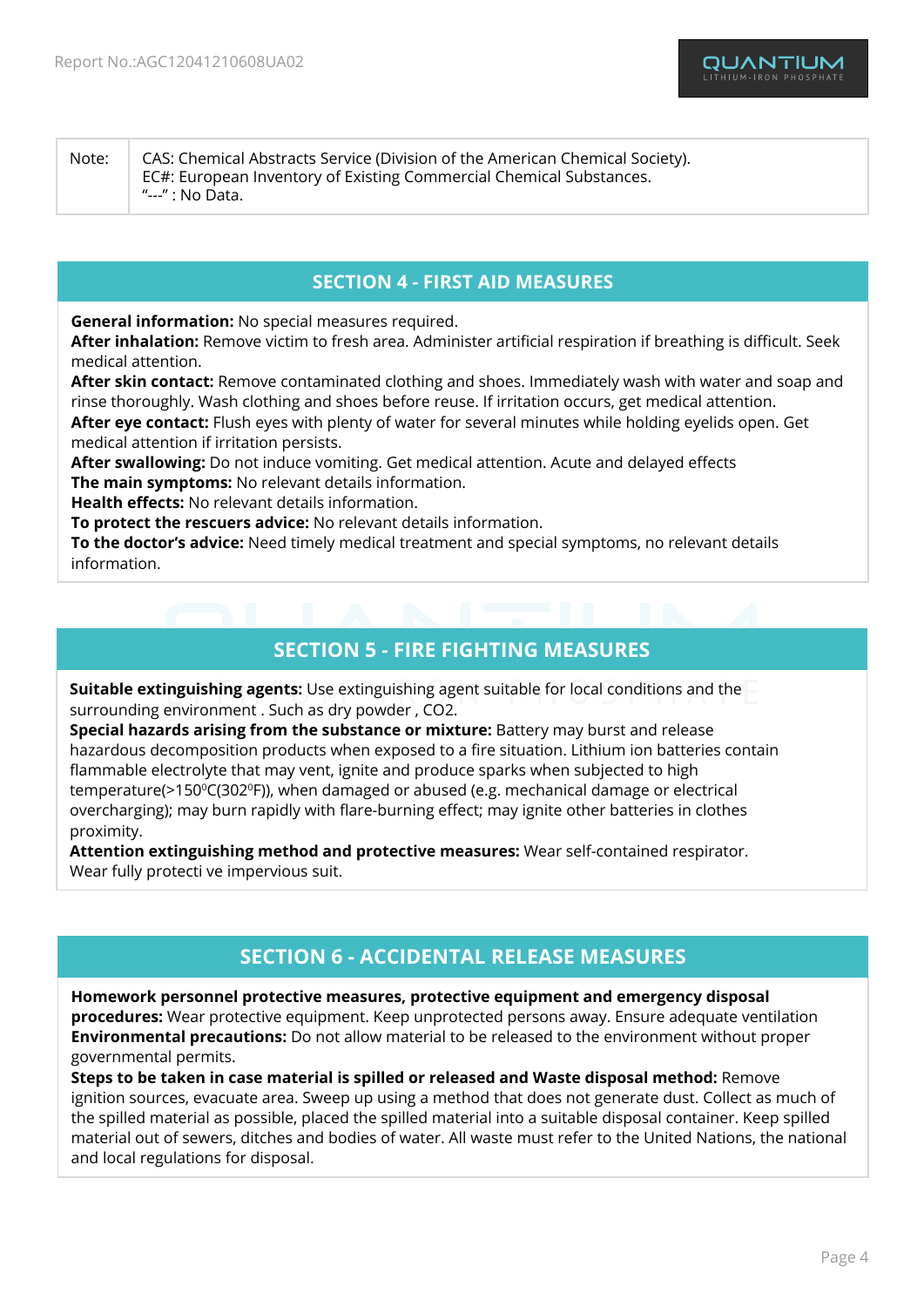**To prevent the secondary disasters prevention measures:** See Section 7 for information on safe h andling. See Section 8 for information on personal protection equipment. See Section 13 for disposal information.

# **SECTION 7 - HANDLING AND STORAGE**

**Precautions for safe handling:** Consumption of food and beverage should be avoided in work areas. Wash hands with soap and water before eating, drinking. Ground containers when transferring liquid to prevent static accumulation and discharge.

**Information about fire and explosion protection:** Batteries may explode or cause burns, if disassembled, crushed or exposed to fire or high temperatures. Do not short or install with incorrect polarity. **Conditions for safe storage, including any incompatibilities:** Requirements to be met by storerooms and receptacles. Store in a cool, dry, well-ventilated place. Keep away from heat, avoiding the long time of sunlight.

# **SECTION 8 - EXPOSURE CONTROLS, PERSONAL PROTECTION**

#### **Occupational exposure limit**

**Ingredients with limit values that require monitoring at the workplace:** No relevant details information.

**Biological limit:** No relevant details information.

**Detection:** No relevant details information.

#### **Engineering control**

**General protective and hygienic measures:** The usual precautionary measures for handling chemicals should be followed.Keep away from foodstuffs, beverages and feed. Remove all soiled and contaminated clothing immediately. Wash hands before breaks and at the end of work. **Respiratory Protection:** Use suitable respirator when high concentrations are present. **Personal Protection**

| <b>Hand protection</b> | <b>Eye protection</b>  |  |  |
|------------------------|------------------------|--|--|
| Protective gloves      | Tightly sealed goggles |  |  |

# **SECTION 9 - PHYSICAL AND CHEMICAL PROPERTIES**

Information on basic physical and chemical properties

| Appearance | <b>Black</b>  |
|------------|---------------|
| Form       | Almost Cuboid |
| Odour      | Odorless      |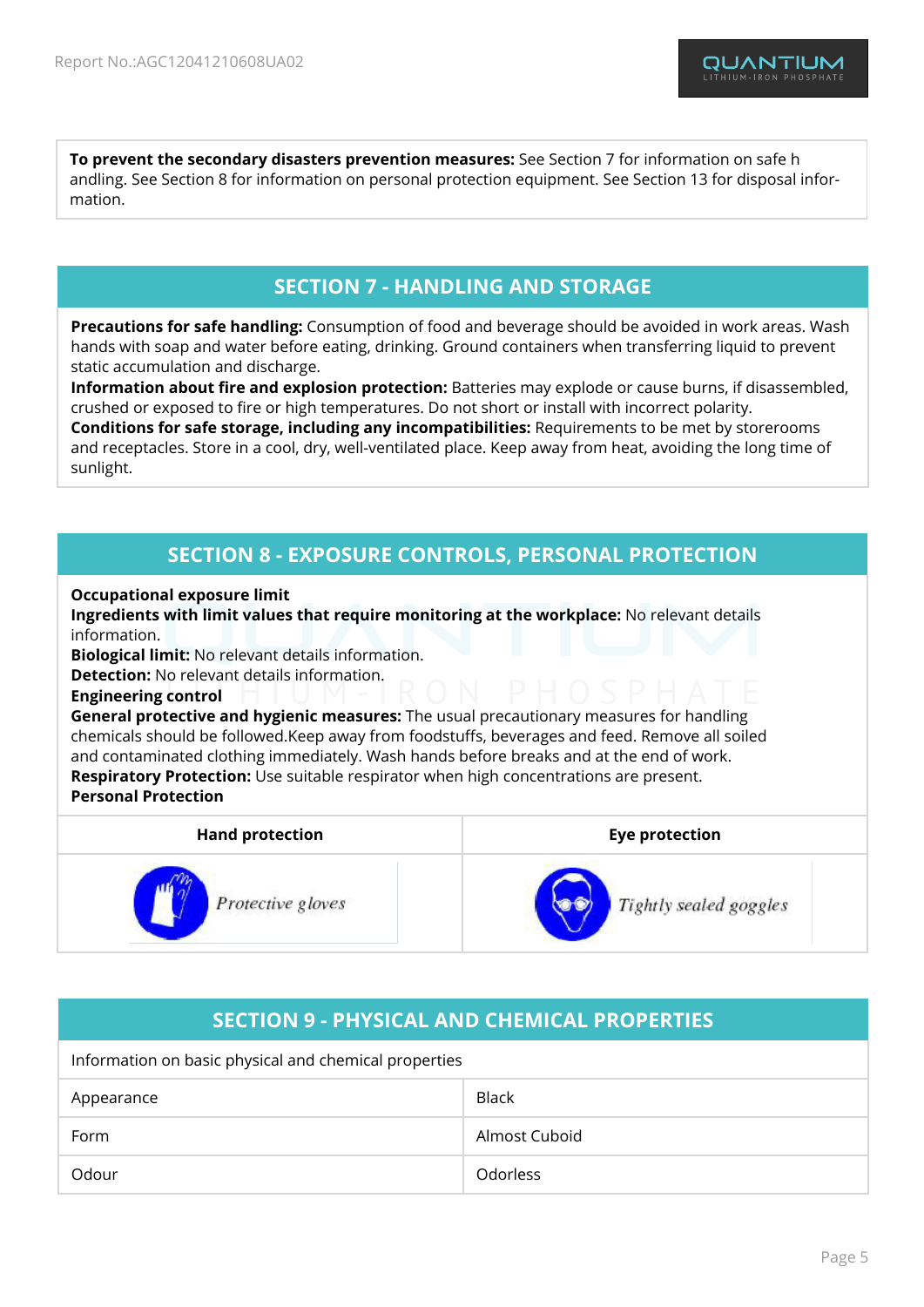| Electrical properties information |        |  |  |
|-----------------------------------|--------|--|--|
| Voltage                           | 12.8V  |  |  |
| Cell Voltage                      | 3.2V   |  |  |
| Electric capacity                 | 100Ah  |  |  |
| Watt-hour                         | 1280Wh |  |  |

# **SECTION 10 - STABILITY AND REACTIVITY**

**Chemical stability:** Stable in normal circumstances. **Possibility of hazardous reactions:** Data not available. **Conditions to Avoid:** Flames, sparks, and other sources of ignition, incompatible materials. **Incompatibilities:** Oxidizing agents, acid, base.

**Hazardous Combustible Products:** Carbon monoxide, carbon dioxide, lithium oxide fumes.

# **SECTION 11 - TOXICOLOGICAL INFORMATION**

**Information on toxicological effects**

**LC50/LD50:**

**Acute toxicity LD/LC50 Values relevant for classification:** Not available.

**LC50:** (lethal concentration, 50 percent kill)

**LD50:** (lethal dose, 50 percent kill)

**Skin irritation/corrosion:** No further relevant information available.

**Eyes stimulus/corrosion:** No further relevant information available.

**Breathing or skin irritation:** No further relevant information available.

**Germ cell respectively:** No further relevant information available.

**Carcinogenicity:** No further relevant information available.

**Reproductive toxicity:** No relevant details information.

**Specific target organ system toxicity disposable contact:** No further relevant information available.

**Specific target organ system toxicity, repeated contact:** No further relevant information available.

**Inhalation hazard:** No further relevant information available.

**Potentially harmful effects:** No further relevant information available.

## **SECTION 12 - ECOLOGICAL INFORMATION**

**Ecological toxicity Aquatic toxicity:** No further relevant information available. **Persistence and degradability:** No further relevant information available. **Behaviour in environmental systems Bioaccumulative potential:** No further relevant information available.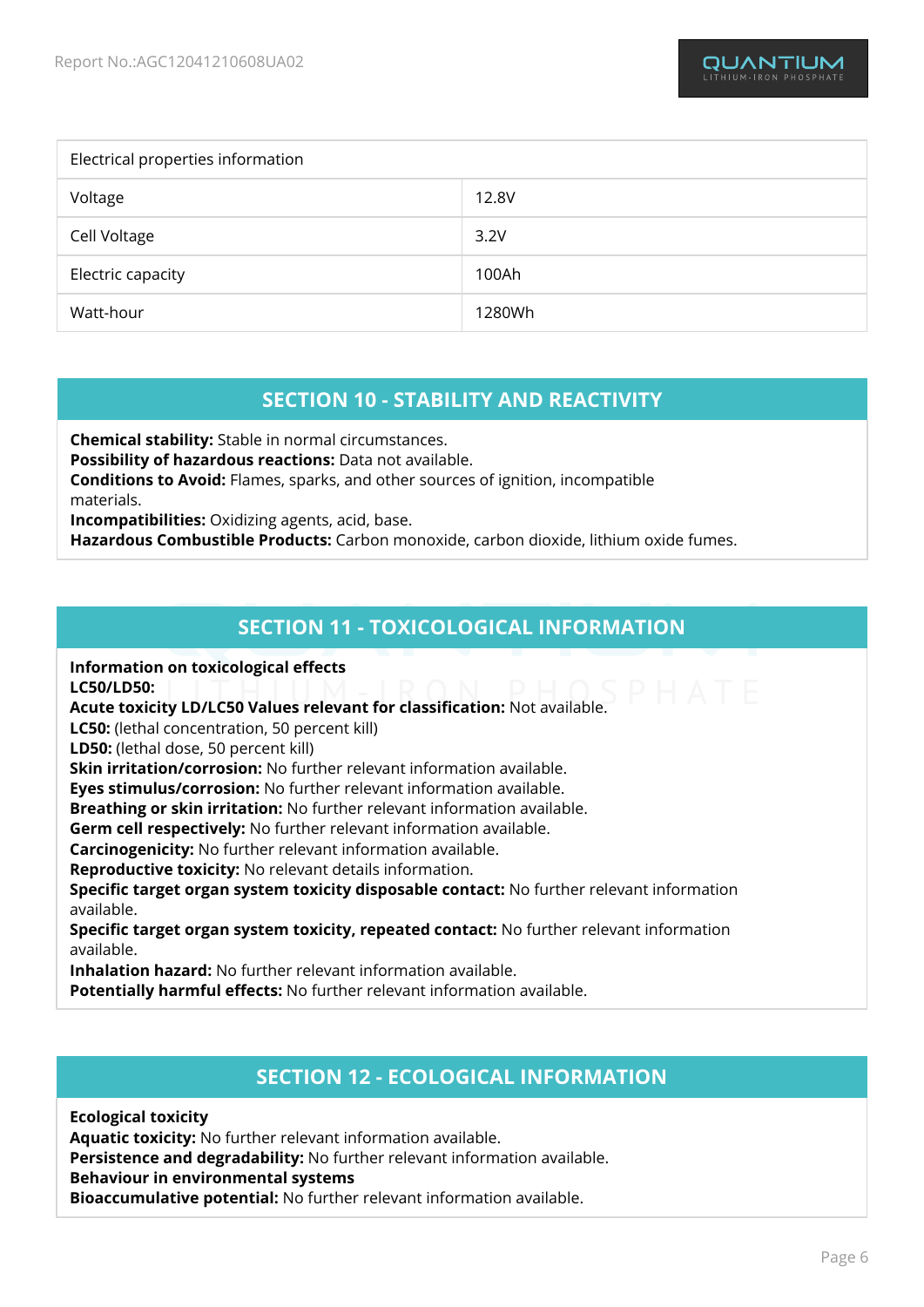**Bioaccumulative potential:** No further relevant information available. **Mobility in soil:** No further relevant information available. **Ecological effects Additional ecological information:** No further relevant information available. **General notes:** Do not allow material to be released to the environment without proper governmental permits. **Other adverse effects:** No further relevant information available

### **SECTION 13 - DISPOSAL CONSIDERATIONS**

**Waste treatment methods and Recommendation:** Consult state, local or national regulations to ensure proper disposal.

**Uncleaned packaging and Recommendation:** Disposal must be made according to official regulations.

| <b>SECTION 14 - TRANSPORT INFORMATION</b>                                                     |                          |                       |  |  |
|-----------------------------------------------------------------------------------------------|--------------------------|-----------------------|--|--|
|                                                                                               | <b>IATA</b>              | <b>IMDG</b>           |  |  |
| <b>UN Number</b>                                                                              | <b>UN3480</b>            | <b>UN3480</b>         |  |  |
| <b>UN Proper shipping name</b>                                                                | Lithium Ion Batteries    | Lithium Ion Batteries |  |  |
| <b>Transport hazard class(es)</b>                                                             | 9<br>IR O<br>N<br>$\sim$ | $\overline{9}$        |  |  |
| <b>Packing group</b>                                                                          | $\mathsf{I}$             | $\mathbf{I}$          |  |  |
| <b>Marine pollutant</b>                                                                       | No                       |                       |  |  |
| IATA: International Air Transport Association<br>IMDG: International Maritime Dangerous Goods |                          |                       |  |  |

**Transport information:** The Lithium Battery (SL4576B 12.8V 100Ah) has passed the test UN38.3. According to the Packing Instruction 965 section IA of IATA DGR 62nd Edition for transportation. According to the special provision 188 of IMDG (39-18) or the <<Recommendations On The Transport Of Dangerous Goods-Model Regulations>> (20th). The package is subjected to dangerous goods.

More information concerning shipping, testing, marking and packaging can be obtained from Label master at http://www.labelmaster.com.

Separate Lithium-ion batteries when shipping to prevent short-circuiting. They should be packed in strong packaging for support during transport. Take in a cargo of them without falling, dropping, and breakage. Prevent collapse of cargo piles and wet by rain.

**Note: Batteries weight in the package<5kg(By air, Batteries installed in equipment). Note: Batteries weight in the package<5kg(By air, Batteries installed in equipment). Transport Fashion:** By air, by sea, by railway, by road.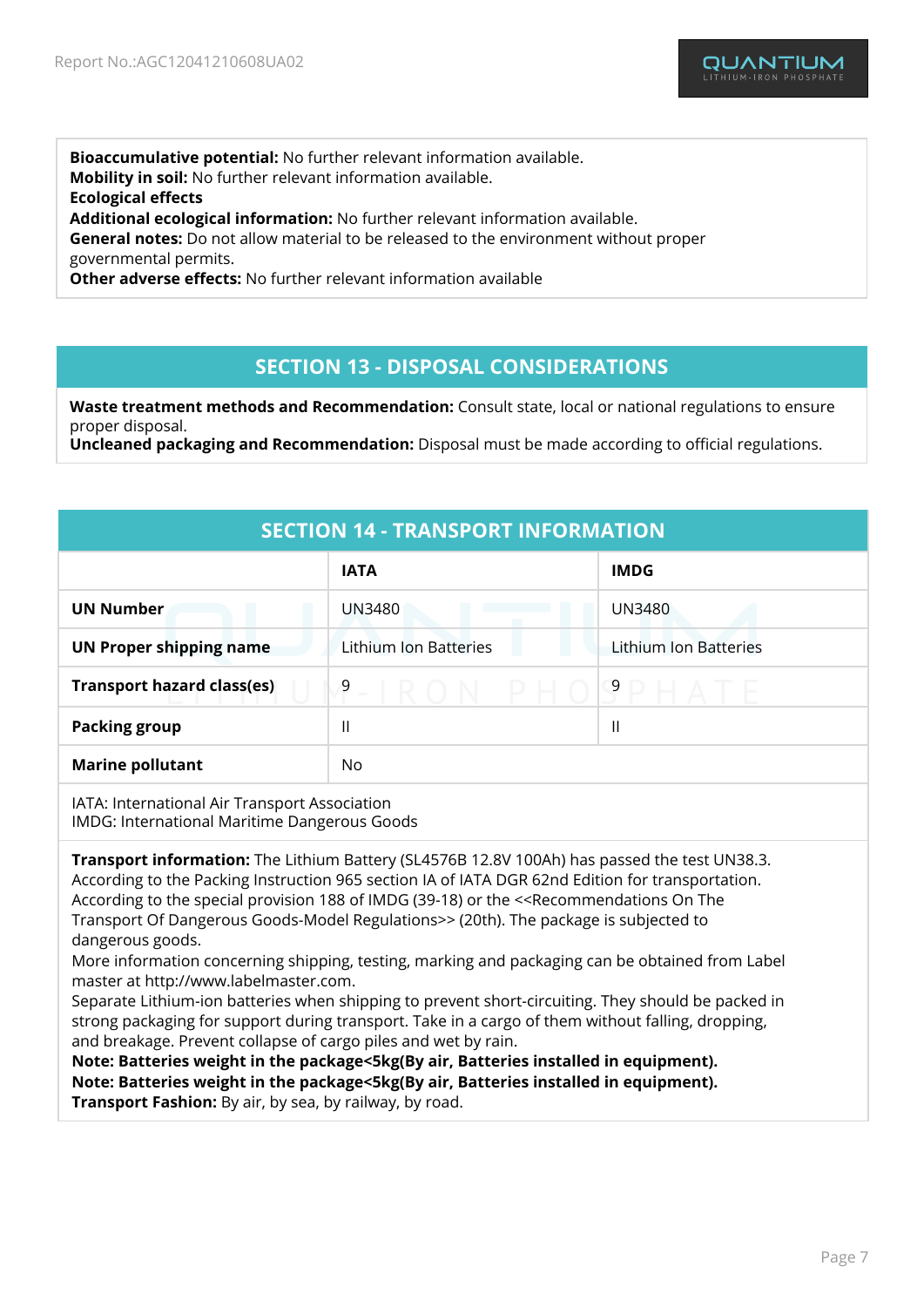# **SECTION 15 - REGULATORY INFORMATION**

**MSDS (EC) No. 1907/2006.**

**This Material Safety Data Sheet complies with the requirements of Regulation (EC) No. 1907/2006.**

**The following laws, regulations, rules and standards of the substance or mixture of management to do the corresponding provisions:**

| Composition                                                                                                                | <b>CAS No.</b> | <b>IECSC</b> | <b>TSCA</b> | <b>DSL/NDSL</b> | <b>EINECS/</b><br><b>ELINCS/</b><br><b>NLP</b> |
|----------------------------------------------------------------------------------------------------------------------------|----------------|--------------|-------------|-----------------|------------------------------------------------|
| Ferrous<br>Phosphate<br>Lithium                                                                                            | 15365-14-7     | Not Listed   | Listed      | <b>DSL</b>      | <b>Not Listed</b>                              |
| LIPF <sub>6</sub>                                                                                                          | 21324-40-3     | Listed       | Listed      | <b>NDSL</b>     | Listed                                         |
| AI                                                                                                                         | 7429-90-5      | Listed       | Listed      | <b>DSL</b>      | Listed                                         |
| Graphite                                                                                                                   | 7782-42-5      | Listed       | Listed      | <b>DSL</b>      | Listed                                         |
| Copper                                                                                                                     | 7440-50-8      | Listed       | Listed      | <b>DSL</b>      | Listed                                         |
| Nickel                                                                                                                     | 7440-02-0      | Listed       | Listed      | <b>DSL</b>      | Listed                                         |
| <b>Stainless Steel</b>                                                                                                     | 7439-89-6      | Listed       | Listed      | <b>DSL</b>      | Listed                                         |
| EINECS: European Inventory of Existing Chemical Substances<br><b>ELINCS: European List of Notified Chemical Substances</b> |                |              |             |                 |                                                |

DSL: Canadian Domestic Chemical SubstanceS

IECSC: Inventory of Existing Chemical Substances in China

NDSL: Canadian non-domestic Chemical Substances

 $NIP$ :

TSCA: TSCA: Toxic Substances Control Act of USA

# **SECTION 16 - ADDITIONAL INFORMATION**

#### **Declare to reader**

The above information is based on the data of which we are aware and is believed to be correct as of the data hereof. Since this information may be applied under conditions beyond our control and with which may be unfamiliar and since data made available subsequent to the data hereof may suggest modifications of the information, we do not assume any responsibility for the results of its use. This information is furnished upon condition that the person receiving it shall make his own determination of the suitability of the material for his particular purpose.

Prepared by Checked by Checked by Approved by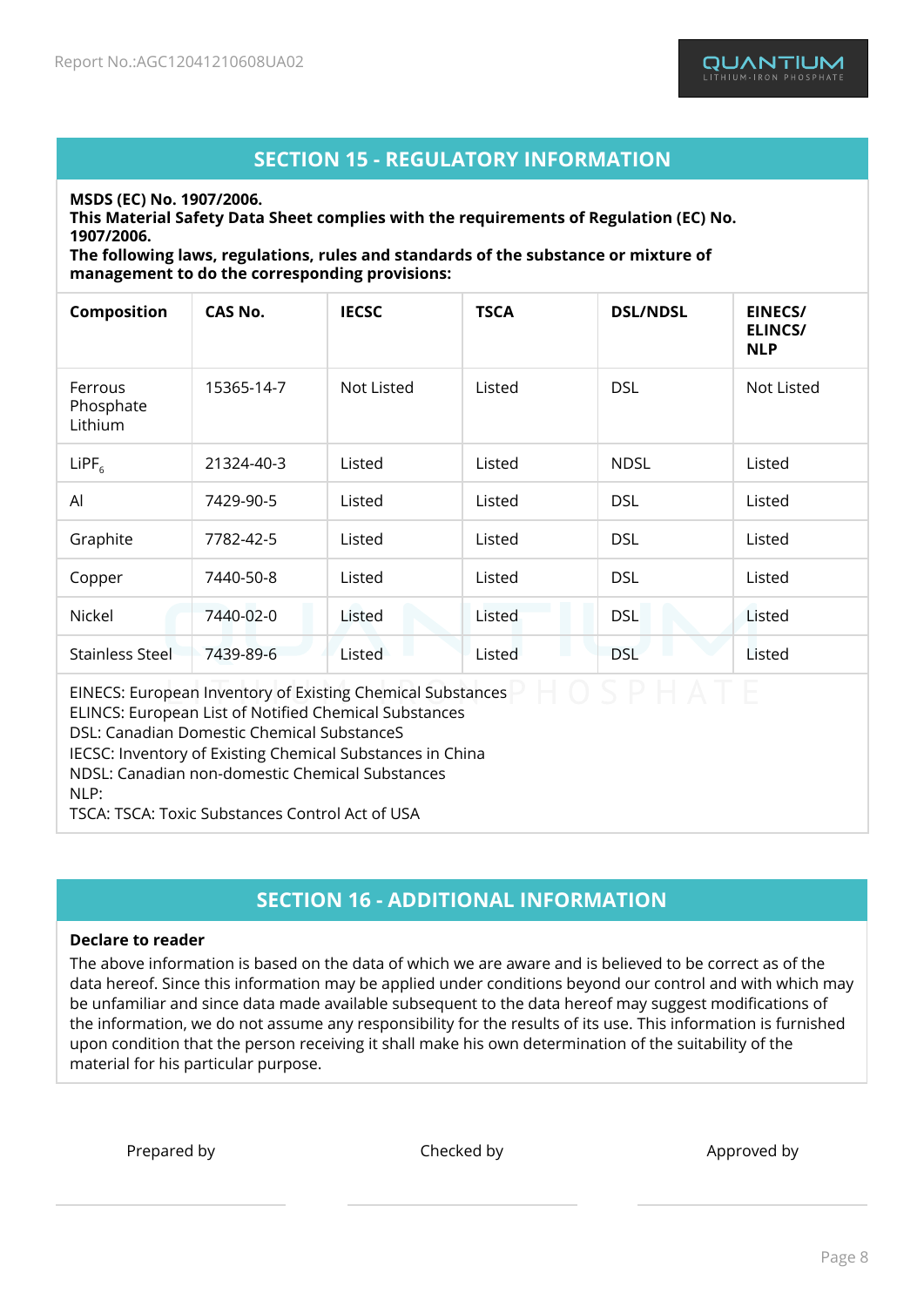

AGC authenticate the photo on original report only